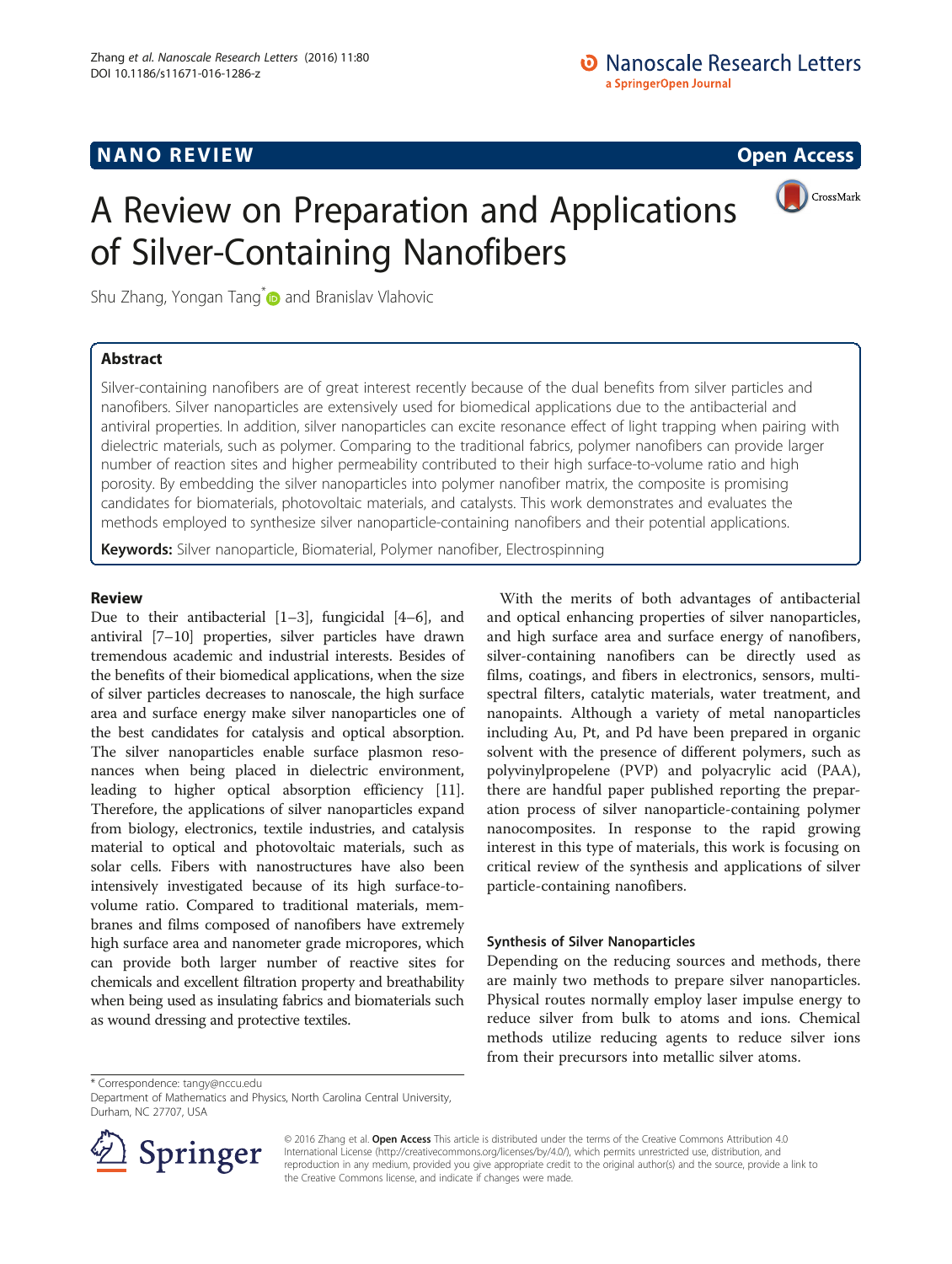# Physical Method

One major route to obtain silver nanoparticles is physical method utilizing dispersion/condensation and laser ablation from metallic bulk materials in liquid solution (Fig. 1). Cotton-Chumanov [[12](#page-6-0)] and Fojtik [[13\]](#page-6-0) proposed a method to produce silver nanoparticles from silver plates immersed in liquid phases and illuminated by high-energy laser beam. This method is the most extensively used method nowadays. Researchers, i.e., Mafune [[14, 15\]](#page-6-0) and González-Castillo [[16\]](#page-6-0) postulate that the metal plate absorbs a great part of the laser impulse energy and forms a hot plasma containing a high concentration of silver atoms and ions. The liquid phase serves as a cooling medium to cool down the heat from plasma. Hence, the physicochemical properties of the solution affect the rate of nanoparticle formation, their shape, size, and polydispersity [\[17\]](#page-6-0).

One of the advantages of using laser ablation is that no chemical agents are needed in this process; therefore, no additional purification is required for the obtained silver nanoparticle colloids, and it can be directly used for further applications. Although this method has been widely developed and investigated, there are still some contradictories on the relationship between the silver nanoparticle sizes and power of laser beam. Generally, most reported work shows that the size of nanoparticles increases linearly with the power of laser beam [\[12, 18](#page-6-0)–[20\]](#page-6-0).

Another physical method is evaporation and condensation. It is normally carried out in a tube furnace at room atmospheric pressure [[21\]](#page-6-0). Various metallic particles have been prepared using this technique such as Au, Ag, and PbS [\[22](#page-6-0)]. In the evaporation/condensation process, the primer of silver-containing organics is



placed in the boat of the heating center. After the other non-silver elements are evaporated and carried away by the carrier gas, leaving only the silver particles in the furnace, the evaporation/condensation technique is easy and straightforward; however, the major drawback of this technique is large energy consumption and slow process.

In addition to the abovementioned methods, another extensively used method is electrochemical route, where silver nanoparticles are prepared in a special electrochemical cell [\[23\]](#page-6-0). In this electrochemical cell, an external electric field is applied to silver anode. The silver ions are reduced on platinum cathode and form clusters, which subsequently become silver nanoparticles. This method can be conducted at room temperature, and the size of silver nanoparticles can be controlled by the current density [[24\]](#page-6-0).

## Chemical Method

Chemical reduction is the most employed way to prepare silver nanoparticle as stable colloidal dispersion in water and other organic solvents. Many studies have shown that after the silver ions are reduced to silver atoms, they will further agglomerate into oligomeric clusters, leading into the formation of silver nanoparticles. Normally, to produce silver nanoparticles, the most frequently used precursors for chemical reduction are silver nitrate [\[25](#page-6-0)–[28\]](#page-6-0), silver acetate [\[29, 30\]](#page-6-0), silver citrate [[30](#page-6-0)–[32](#page-6-0)], and silver chlorate [[30](#page-6-0), [31, 33](#page-6-0)]. Among various reducing agents, the most commonly used reductants are borohydride, citrate, ascorbate, and compounds with hydroxyl or carboxyl groups such as alcohol, aldehydes, carbohydrates, and their derivatives [\[34](#page-6-0)–[37\]](#page-6-0).

It has been found that the growth mechanism of silver nanoparticles is strong influenced by the properties of reducing agents. Strong reducer composition, such as borohydrates, generates monodispersed silver nanoparticles with larger sizes, while the mild reductants such as ascorbate and citrate create smaller numbers of nuclei at a slow rate, which in turns promotes the generation of silver nanoparticles with smaller sizes and wider dispersion [[38](#page-6-0), [39](#page-6-0)].

It is also interesting to mention that the dispersion medium plays an important role in particle sizes and morphologies of silver nanoparticles during chemical reduction. The dispersion medium, which refers to the solution and solvent system, serves as a protective agent, which can be absorbed or bind onto the particle surface, to avoid the agglomeration of the particles [\[40](#page-6-0), [41](#page-6-0)]. Polymers are best candidates for stabilizing the silver nanoparticles. Poly(vinylpyrolidone) (PVP), poly(methylacrylic acid) (PMAA), poly(methylmethacrylate) (PMMA), and poly(ethylene glycol) (PEG) are the mostly used polymers as stabilizer.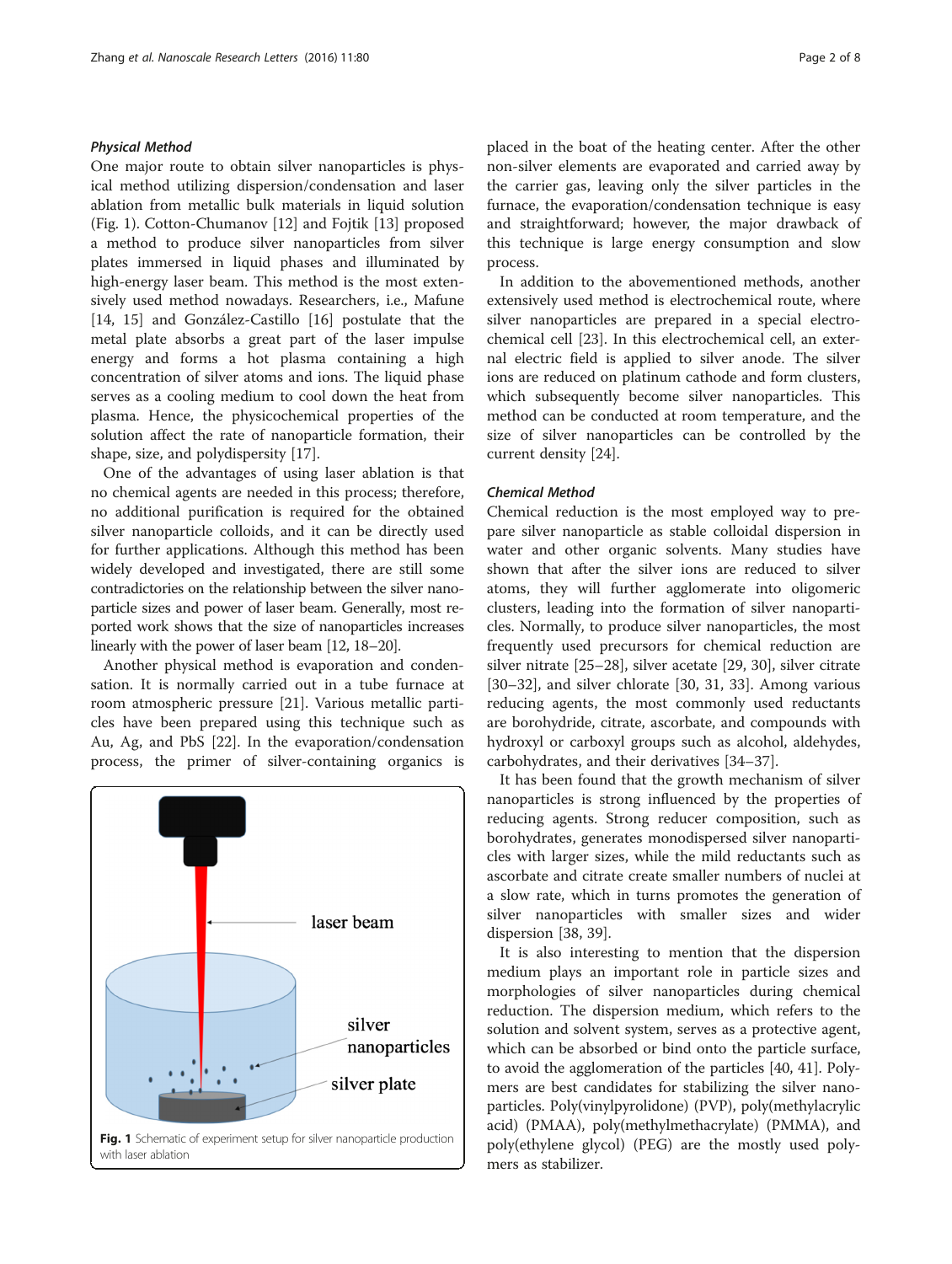# Other Methods

Besides the physical and chemical methods, other alternative techniques have also been employed to synthesize silver nanoparticles including biological and photochemical routes. In the case of biological synthesis, natural sources such as plants, bacteria, and fungi are used as stabilizers and reducing agents to control the growth of silver particles. In biosynthesis of silver nanoparticles, the biomass or biological system used normally contains functional groups with reducing capacity, and it interacts with preformed nanoclusters or nuclei of silver metal present in the system to form silver nanoparticles. Various resources used in this method have been reported [[40\]](#page-6-0) including peptides [[41, 42](#page-6-0)], bacteria [[43](#page-6-0)–[46](#page-6-0)], and fungi [[47](#page-6-0)–[49](#page-7-0)]. This strategy has drawn great interests due to the ease of handling [\[40](#page-6-0)].

Photochemical preparation suggests another way of thinking silver nanoparticle growth. Generally, it uses light, i.e., UV light to transform colloidal solutions of spherical silver nanoparticles into stable larger nanoparticles with different shapes and sizes [\[50](#page-7-0)–[52\]](#page-7-0). In photochemical method, solutions of colloid silver are prepared as the primary source of silver nanoparticles. This process usually involves photoreduction of silver salts, such as silver nitrate and silver perchlorate and the presence of polymer stabilizers including PVP, PMMA, and PMAA. The photochemical growth of silver nanoparticles can be controlled by choosing the light sources and the concentrations of polymer stabilizer [\[51, 53\]](#page-7-0).

## Preparation of Nanofibers Containing Silver Nanoparticles

Ag (0)-polymer nanocomposites have been synthesized through different methods by introducing precursors of silver salts into polymer matrix followed by either chemical reduction or laser ablation and further processing to form silver-bonded polymer micelles or silverembedded fibers.

Depending on the method of silver particle preparation, the synthesis of Ag (0)-polymer nanocomposites can be one step or two steps. In a one-step method, silver precursor and polymer, which serves as stabilizer for solver nanoparticles, share the same solvent. Selective solvents must be used in this method so that both the precursor and polymer can be dissolved. In addition, the solvents, normally are ethanol and methanol, should be able to reduce the silver precursors into silver nanoparticles. After a homogeneous solution system is obtained, it is then further subjected to electrospinning to produce silver nanoparticle-containing nanofibers. While in the two-step method, instead of being reduced by solvent, the transformation of the silver precursors into silver nanoparticles requires an additional step. In this method, the silver precursor, which is usually silver nitrate, is introduced to polymer solution. After a homogeneous

dispersion is achieved, the solution is then subjected to laser ablation or chemical reduction. Plasma treatment has been reported to be an effective way to produce silver nanoparticle in nylon 6 solution [[54\]](#page-7-0). Chemical reduction has also been employed to prepare silver nanoparticles in polypyrrole (PPy) solution [\[55\]](#page-7-0). At the second step, electrospinning is employed to make the silver particle suspended polymer solution into nanofiber composites. Although the one-step method is simpler and requires less treatments and processing than the two-step method, it is more selective to polymers and solvents. For the two-step method, because the silver particle reduction and nanofiber formation are performed in two separated steps, it does not need a solvent that is able to reduce silver precursors and there are more options for the solution systems. Theoretically, any polymer that is of interest can be used in the two-step method to load silver nanoparticles.

Electrospinning is a versatile and reliable technique to produce micro- or nanofibers. Electrospinning is a fiber forming process, where a high voltage is used to create an electrically charged jet of polymer solution or melt from the needle. When the voltage is high enough, the electrostatic forces overcome the surface tension of the polymer, and the jet is stretched and travels toward the collecting plate. The polymer solidifies during the traveling, often producing nanometer scale fibers. Nanofiber formation by electrospinning is affected by spinning parameters including solution properties and concentration, hydrostatic pressure in capillary tube, electric potential at the capillary tip, the tip-to-collector distance, and the chamber condition [\[56](#page-7-0)]. Figure 2 shows a regular electrospinning setup for nonwoven nanofibrous mats.

By electrospinning, the nanofibers embedded with silver nanoparticles can be prepared, and the morphology can be controlled by the electrospinning parameters.



Fig. 2 Schematic of electrospinning setup [[53](#page-7-0)]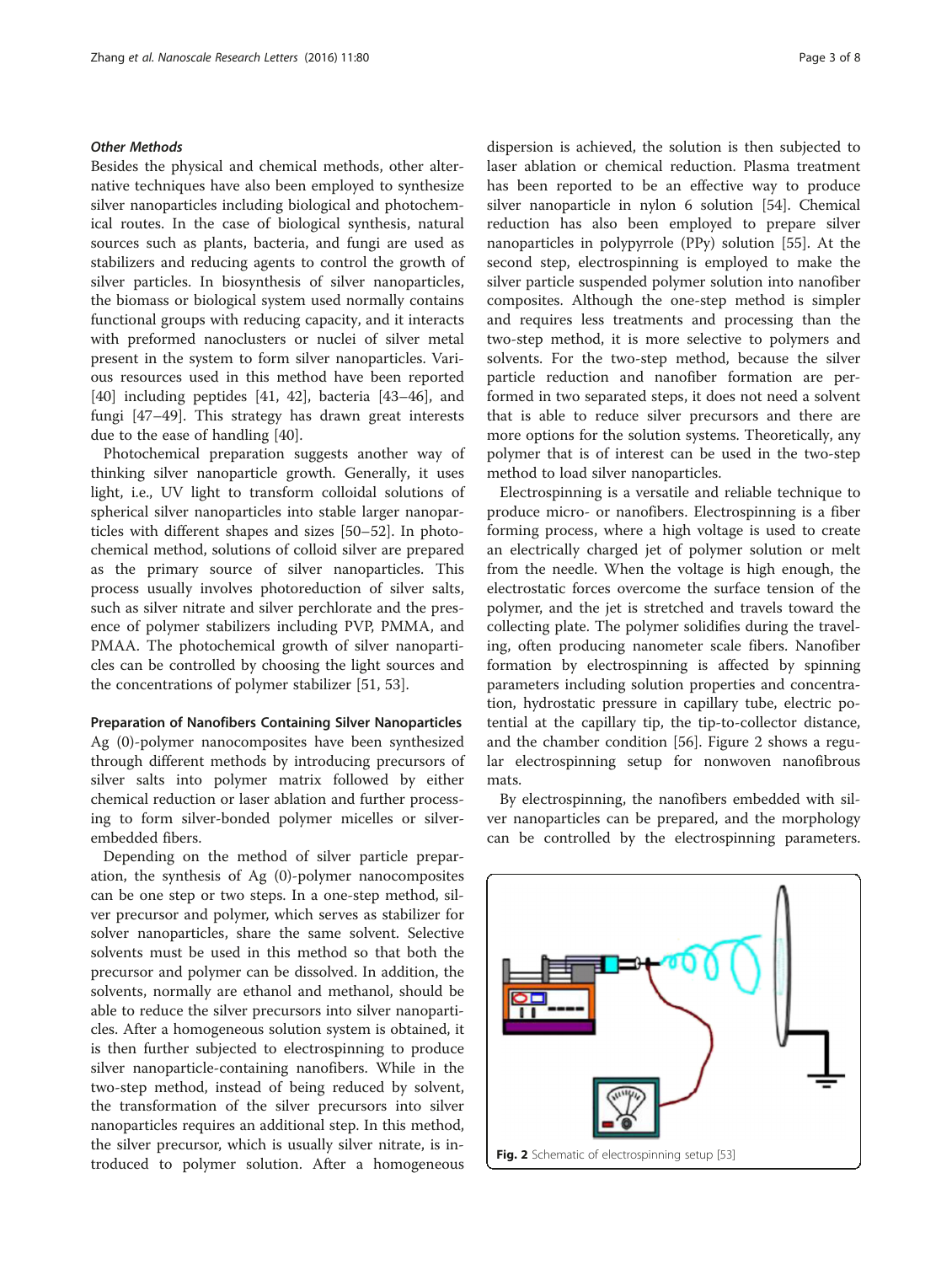Another method involving in chemical reduction of silver particles requires only one step. In this method, precursors of silver salts are added into polymer solutions using reducing agent as the solvent, such as ethanol, methanol, and formic acid [[57\]](#page-7-0), while the polymer serves as the stabilizer during silver nanoparticle formation to prevent them from aggregating. This mixed silver precursor-polymer solution system is then objected to electrospinning to obtain silver-containing nanofibers.

By designing the geometries of the collecting target, nanofibers with various architectures can be obtained. It is reported that Ag/PVP nanofibers with nonwoven, aligned, and crossed patterns have been produced via coaxial electrospinning [[58](#page-7-0)]. The resultant silver-containing nanofibers with different patterns are shown in Fig. 3 [\[58\]](#page-7-0).

# Applications of Silver Nanoparticle-Containing Nanofibers

With merits of the antibacterial and fungicidal properties of silver nanoparticles and high surface-to-volume ratio of nanofibers, the application of the silvercontaining nanofibers expands from biomedical applications to optical materials.

# Antimicrobial Materials

The mechanism of antibacterial function of silver nanoparticles is associated with the interaction between silver and the thiol group compound in bacterial fungal cells and fungus (Fig. [4\)](#page-4-0). Although the exact mechanism remains unknown, it has been reported that structural changes are found in bacterial and fungal cells after the contact with silver nanoparticles. Comparing to regular silver particles, silver nanoparticles have favorable antibacterial and antifungal properties due to their extremely large surface area which allows better contact with microorganisms of bacteria and fungus. In addition, the silver nanoparticle gel not only attaches on cell membranes but also penetrates into the bacteria and fungus. After silver enters the cells, it binds to the cell wall and membrane and inhibits the respiration process [[59\]](#page-7-0). In the case of Escherichia coli, the uptake of

phosphate and releasing of mannitol, succinate, proline, and glutamine is inhibited by the presence of silver. Therefore, silver nanoparticles can be used as effective growth inhibitor in various microorganisms, and they are applicable to different antibacterial control system [[60, 61](#page-7-0)].

Studies have assessed the antibacterial performances of silver-containing nanofibers against both Gram-positive and Gram-negative microorganisms [\[54](#page-7-0), [58\]](#page-7-0). In these studies, different polymers including nylon 6 and polyacrylonitrile (PAN) are used to prepare the silvercontaining nanofibers. Although they are synthesized with one-step and two-step methods, respectively, both of these hybrid nanocomposites present promising antibacterial properties. Take nylon 6 as an example, the pure nylon 6 does not present any antibacterial activity, while after adopting silver nanoparticles in the polymer matrix, it shows a 99.9 % inhibition to E. coli when the silver precursor concentration is 0.5 wt.% and 99.9999 % inhibition when the concentration increases to 1.25 wt.% [[57\]](#page-7-0) (Fig. [5\)](#page-4-0). These properties make the silver-containing nanofibers an excellent candidate for wound dressing and biotextile materials.

Researchers have also compared the antibacterial properties of silver-containing nanofibers with other commonly used polymers for wound healing without the presence of silver nanoparticles. The results show that the silver nanoparticle-coated polymer (PVA (polyvinyl alcohol)-Ag) possesses the best antibacterial performance and the highest healing efficiency as listed in Table [1](#page-5-0) [[62](#page-7-0)]. As it can be seen from the figure, PVA containing Ag nanoparticles exhibits the best healing power. The depth and area of wounds become the smallest among all the wounds treated with other nine membranes, including cotton gauze, PVA-crosslinked (crosslinked PVA), PVA-p-coated (wool protein-coated PVA), PVA-p-cospin (wool protein/PVA coelectrospun nanofibers), PCL (poly -caprolactone), PCL-p-coated (wool protein-coated), PAN, PAN-PEU (polyurathane), and control (without using any wound dressings) after

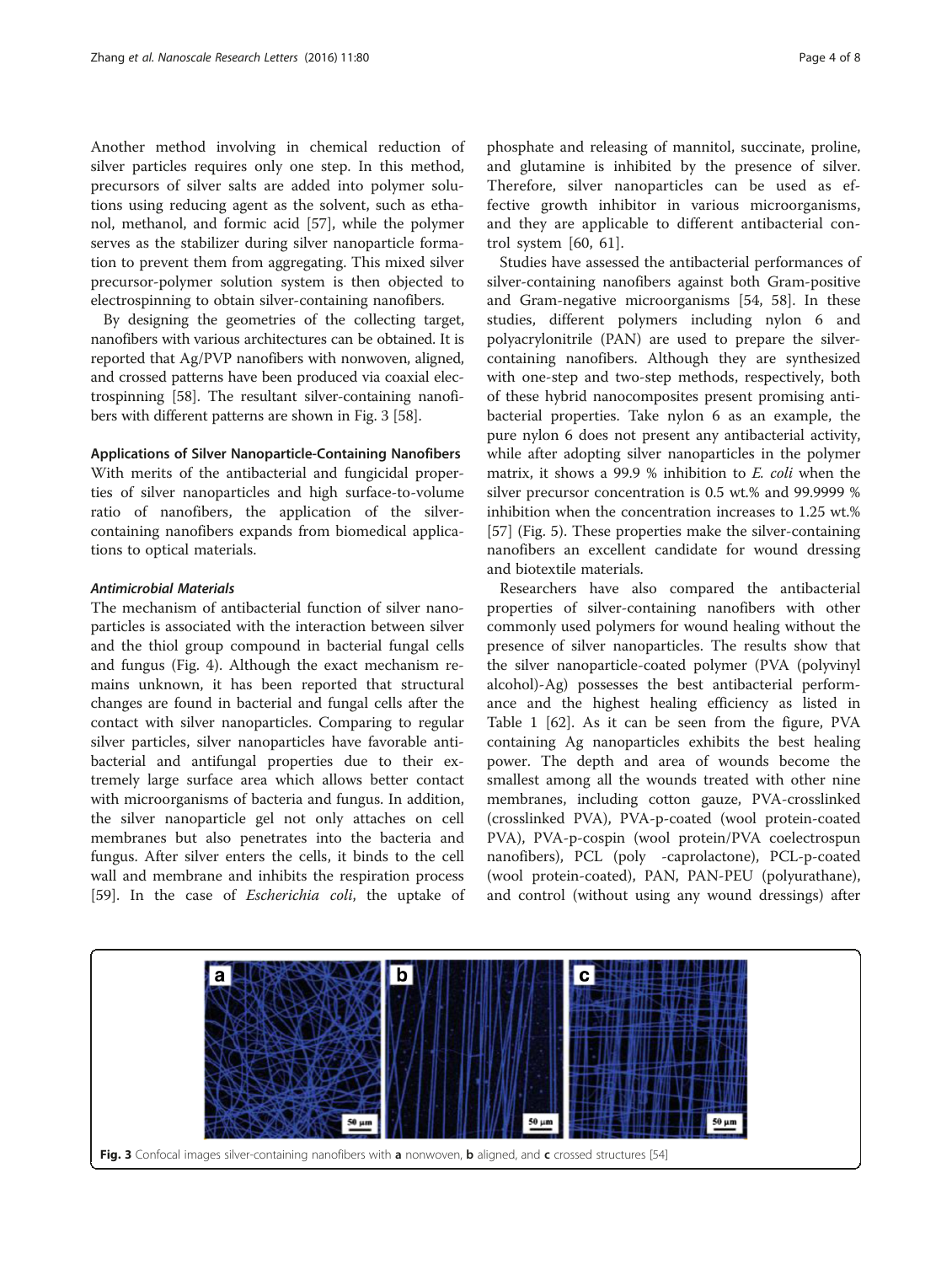

<span id="page-4-0"></span>

16 days. This indicates that with the strongest antibacterial ability, the wounding area treated with PVA membranes containing silver nanoparticles recovers the best and fastest.

# Photovoltaic Devices

The resonance effect of silver nanoparticles has been investigated and discussed by a large number of research. When the silver nanoparticles are paired with a dielectric material, the surface plasmons are excited with a combine character of electromagnetic wave and surface charge [[63](#page-7-0)]. As strong light scattering elements, silver nanoparticles scatter lights and the light is then collected and trapped between the silver nanoparticles and dielectric thin films [[11,](#page-6-0) [64\]](#page-7-0). Silver nanoparticle-containing nanofibers provide the environments of metallic nanoparticles and dielectric material (polymer), which has great potential to excite surface plasmons while compact in size, making it a perfect candidate for being used in organic solar cells to improve light absorption and trapping. It has been a great challenge to use thin polymer films to enhance the efficiency of light trapping and environment coupling for organic photovoltaic (OPV) devices. The silver-containing nanofibers make it possible to solve this long remained problem. Benefitted from the surface plasmon resonance effect of silver nanoparticles, and the mechanical flexibility and extremely high surface

area of nanofibers, the energy harvesting is greatly enhanced. By employing the hybrid material of silver nanoparticle and PVP nanofibers as a thin layer in organic solar cells, research has suggested that an increase of 18.9 % in power conversion efficiency (PCE) has been reached. In this study, the nanofibers with three different patterns are prepared by electrospinning. They are nonwoven, aligned, and crossed, respectively. With confined geometries, charge drift velocity is improved, which further leads into smaller electrical resistance. In addition, the silver/PVP excites plasmon resonance with the nearby photoactive layer and leads to enhanced radiative energy transfers (Table [2\)](#page-5-0).

# Catalyst for Hydrolysis/Electrolysis of Polymer Matrix

Another application to include silver nanoparticles in polymer nanofibers is to speed up the hydrolysis of the bulk material. Silver nanoparticles exhibit strong catalytic properties for hydrolysis and electrolysis of organic materials when being fabricated into silver nanoparticle/ polymer composites [[65](#page-7-0), [66](#page-7-0)]. In addition, the catalytic activity can be tailored by controlling the size of silver particles and polymer matrix. Generally, the smaller particle size presents higher catalytic activity [[66\]](#page-7-0) with larger number of reaction sites, kink sites per surface area [[67\]](#page-7-0). This size dependence becomes even more significant when the particle size shrinks to nanoscale. Studies have synthesized silver nanoparticles using a chemical reduction method, followed by embedding them into the polyvinyl acetate (PVAc) polymer matrix [[68\]](#page-7-0), to prepare silver nanoparticle PVAc nanocomposite. By introducing silver nanoparticles into polymer matrix, the hydrolysis of this hybrid material can be accelerated. The silver nanoparticles demonstrate a strong connection with the PVAc polymer chain, meaning that they can be remained in the matrix and continuously act as catalyst even when the backbone of polymer chains is broken down during hydrolysis. With the presence of silver nanoparticles, the hydrophobic PVAc polymer become hydrophilic and is subsequently dissolved in selective solvents, resulting in accelerated hydrolysis.



AgNO<sub>3</sub>/PAN solution. AgNO<sub>3</sub> concentration 1.25 % [[54](#page-7-0), [57\]](#page-7-0)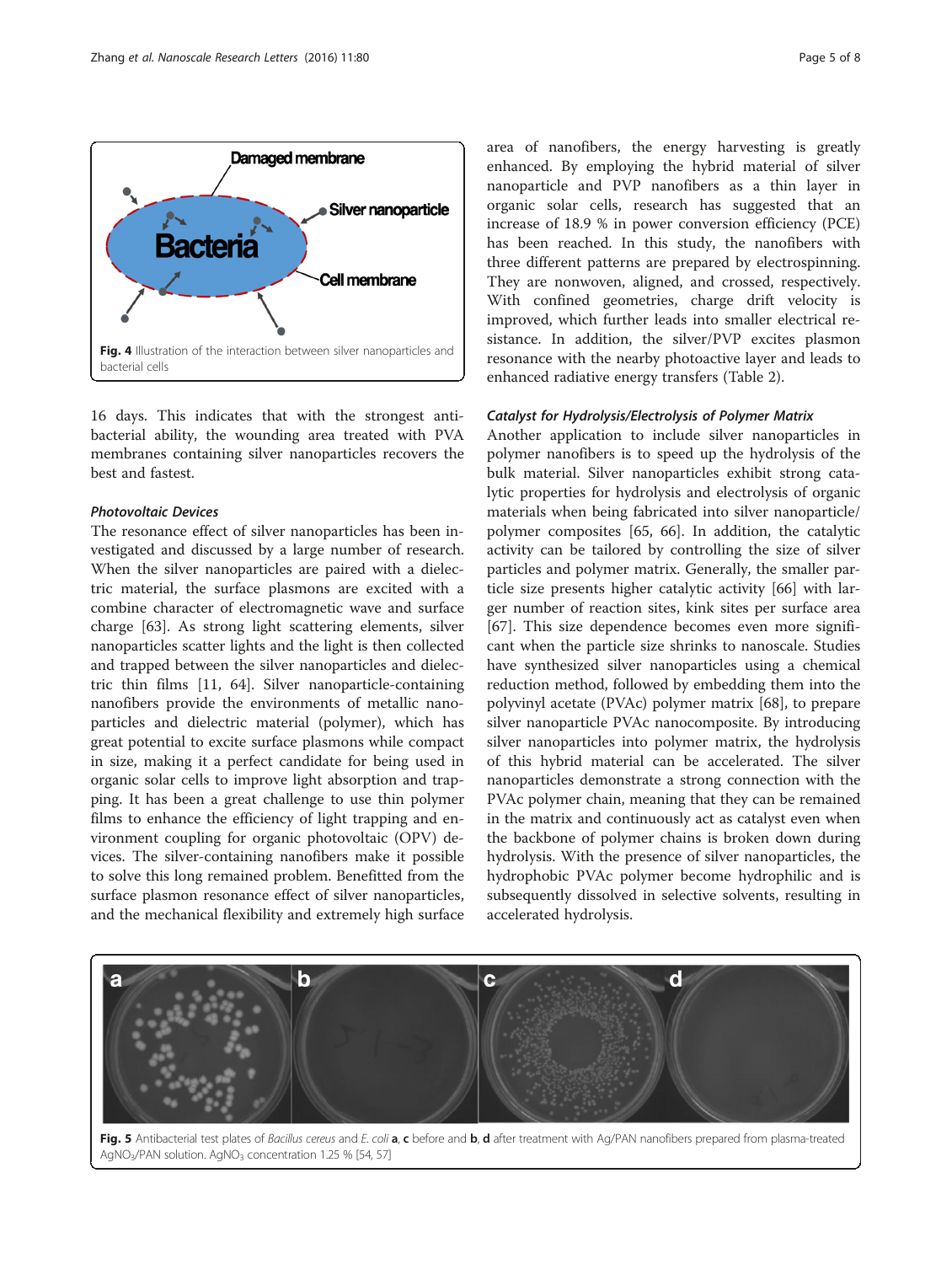<span id="page-5-0"></span>Table 1 Antibacterial effect assessment for different nanofiber membranes [[82](#page-7-0)]

| Sample groups   | Bacteria growth | Antibacterial activity |
|-----------------|-----------------|------------------------|
| Cotton gauze    | Moderate growth | Insufficient effect    |
| PVA-crosslinked | No growth       | Good effect            |
| PVA-Aq          | No growth       | Very good effect       |
| PVA-p-cospin    | Slight growth   | Limit of efficacy      |
| PAN             | No growth       | Good effect            |
| PAN-PFU         | No growth       | Good effect            |
| PVdF-HFP        | Heavy growth    | Insufficient effect    |

# Water Filtration and Treatment

Among different kinds of nanosized antibacterial materials, i.e., ZnO, MgO, and  $TiO<sub>2</sub>$ , the silver nanoparticles have reported to be the most effective antimicrobial agent [\[69](#page-7-0)–[77\]](#page-7-0). When paring with hydrogen-bonded multilayers assembled on magnetic microspheres, it can be delivered and localized in a specific region without contaminating the surrounding by using magnetic fields [[78\]](#page-7-0). A composite of bifunctional  $Fe<sub>3</sub>O<sub>4</sub>$  at silver nanoparticles with both superparamagnetic and antibacterial properties has been prepared and proved to have excellent antibacterial ability against E. coli, Staphylococcus epidermis, and Bacillus subtilis [[79\]](#page-7-0). In addition to the benefits of supermagnetism, which allows the material to be easily removed from water, mesoporous polymer nanofiber membranes can be designed with specific pore sizes and desired filtration properties to enhance the water treatment efficiency and recyclability. The nanocomposites of supermagnetics/silver nanoparticle/polymer nanofiber can be a promising water disinfectant [[79](#page-7-0), [80\]](#page-7-0).

## Antimicrobial Nanopaints

Silver nanoparticles in silver nanoparticle/polymer nanocomposites are highly stable due to the polymer matrix. They can be sustained at up to 200 °C without significant oxidation and aggregation, which enables the production of silver nanoparticle embedded homogeneous paints. In the application of silver nanoparticle/polymer nanopaint, the silver nanoparticles are synthesized in polymer solution with the one-step method, followed by

Table 2 OPV characteristics with or without the Ag/PVP composite nanofibers [[11\]](#page-6-0)

| Device         | PCE (%)         | $R_s$ ( $\Omega$ cm <sup>2</sup> ) |
|----------------|-----------------|------------------------------------|
| Reference      | $3.53 \pm 0.03$ | 14.77                              |
| $N-AqF-3$      | $3.77 \pm 0.09$ | 13.84                              |
| A-AqF-3        | $3.97 \pm 0.03$ | 13.45                              |
| $C$ -Aq $F$ -3 | $4.19 \pm 0.03$ | 12.29                              |

Reference is OPV device without silver-containing nanofibers. The abbreviations of N-, A-, and C- are the ES nanofibers with the architectures of nonwoven, aligned, and crossed patterns

a drying process. The resultant silver nanoparticleembedded drying oil is an excellent coating material and can be applied on various surfaces including wood, glass, and polystyrene [\[81](#page-7-0)]. The surface coated with the nanopaints exhibits outstanding antibacterial properties by killing both Gram-positive human pathogen and Gramnegative bacteria [\[81](#page-7-0)].

Silver nanoparticles are widely used in biomedical materials because of their antibacterial property. Their applications also extend to optical and photovoltaic materials due to the light scattering effect on the metallic spherical particles and the potential to convert light into surface plasmon. Silver nanoparticles can be synthesized by chemical and physical methods with the presence of reducing agents, or laser ablation, respectively. The preparation of silver nanoparticles can be processed in selective polymers, i.e., PVP, PAA, and PVAc, and these polymers can be further prepared into nanofibers. Polymer nanofibers possess excellent mechanical properties and especially high surface-to-volume ratio and microporous structure, leading to larger number of reaction sites with chemicals and high permeability comparing to traditional fibers and membranes. Therefore, with the combined advantages of silver nanoparticles and polymer nanofibers, the hybrid material—silver nanoparticlecontaining nanofibers and silver-containing polymer nanocomposites, has drawn tremendous interests for applications in biomaterials, catalysis, and photovoltaic materials. Electrospinning technique employs high voltage to prepare polymer solution into nanofibers. Preparation of polymer nanofibers containing silver nanoparticle becomes feasible via electrospinning. It can be one step or two steps depending on the process of reducing silver particles. In this work, the methods employed to prepare the hybrid material—silver nanoparticle-containing nanofibers and their applications, are presented and reviewed.

#### Abbreviations

OPV: organic photovoltaic; PAA: polyacrylic acid; PAN: polyacrylonitrile; PCE: power conversion efficiency; PCL: poly &-caprolactone; PEG: polyethylene glycol; PEU: polyurathane; PMAA: polymethylacrylic acid; PMMA: polymethylmethacrylate; PPy: polypyrrole; PVA: polyvinyl alcohol; PVAc: polyvinyl acetate; PVP: polyvinylpropelene.

#### Competing Interests

The authors declare that they have no competing interests.

#### Authors' Contributions

SZ studied the silver nanoparticles and nanofibers, YT studied the properties of the silver nanoparticles, and BV studied the applications of nanofibers. All authors read and approved the final manuscript.

#### Authors' Information

S. Zhang obtained her Ph.D. degree from the North Carolina State University and is working on the project of developing nanofibers containing silver nanoparticles in the Department of Mathematics and Physics at North Carolina Central University (NCCU); Y. Tang is an assistant professor in the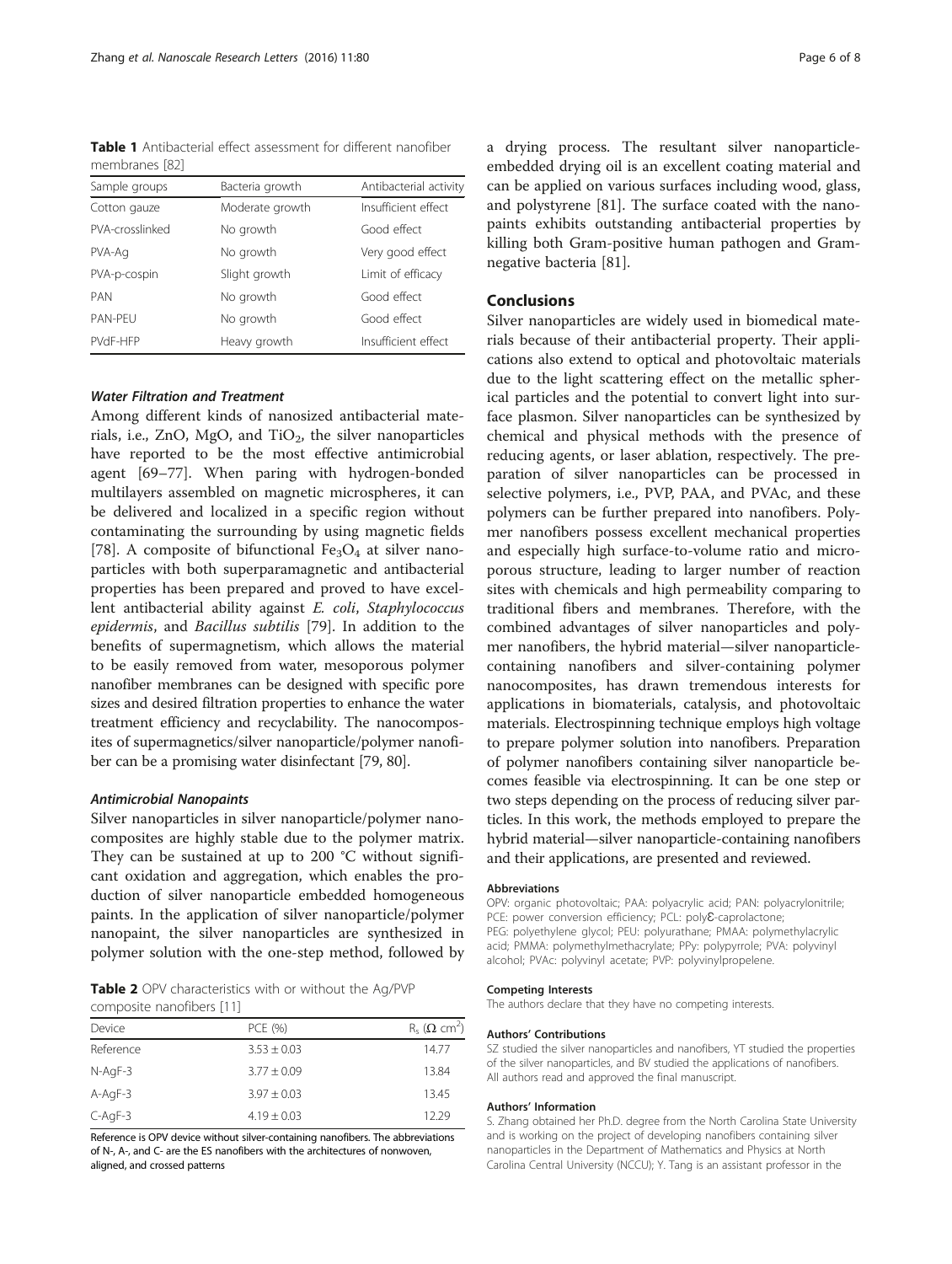#### <span id="page-6-0"></span>Acknowledgements

This work was supported in part by NSF: HRD-1345219, NSF: DMR-1523617, NASA: NNX09AV07A, ARO: W911NF-13-1-0165, and XSEDE grant: TG-DMR130018 and TG-PHY140023.

### Received: 6 October 2015 Accepted: 28 January 2016 Published online: 09 February 2016

#### References

- 1. Sondi I, Salopek-Sondi B. Silver nanoparticles as antimicrobial agent: a case study on E. coli as a model for Gram-negative bacteria (2004) J Colloid Interface Sci 275:177
- 2. Martinez-Castanon GA, Nino-Martinez N, Martinez-Gutierrez F, Martinez-Mendoza JR, Ruiz F. Synthesis and antibacterial activity of silver nanoparticles with different sizes (2008) J Nanoparticle Res 10:1343
- 3. Guzman M, Dille J, Godet S. Synthesis and antibacterial activity of silver nanoparticles against gram-positive and gram-negative bacteria (2012) Nanomed Nanotechnol Biol Med 8:37
- 4. Kim KJ, Sung WS, Suh BK, Moon SK, Choi JS, Kim JG et al Antifungal activity and mode of action of silver nano-particles on Candida albicans (2009) Biometals 22:235
- 5. Jo YK, Kim BH, Jung G Antifungal Activity of Silver Ions and Nanoparticles on Phytopathogenic Fungi (2009) Plant Dis 93:1037
- 6. Panacek A, Kolar M, Vecerova R, Prucek R, Soukupova J, Kryatof V Antifungal activity of silver nanoparticles against Candida spp (2009) Biomaterials 30:6333
- 7. Lara HH, Garza-Trevino EN, Ixtepan-Turrent L Silver nanoparticles are broadspectrum bactericidal and virucidal compounds (2011) J Nanobiotechnol 9:30
- 8. Lara HH, Ayala-Nunez NV, Ixtepan-Turrent L, Rodriguez-Padilla C Mode of antiviral action of silver nanoparticles against HIV-1 (2010) J Nanobiotechnol 8:1
- 9. Manea F, Motoc S, Pop A, Remes A, Schoonman J Silver-functionalized carbon nanofiber composite electrodes for ibuprofen detection (2012) Nanoscale Res Lett 7:331
- 10. Rodríguez-León E, Iñiguez-Palomares R, a Navarro RE, Herrera-Urbina R, Tánori J, Iñiguez-Palomares C, Maldonado A Synthesis of silver nanoparticles using reducing agents obtained from natural sources (Rumex hymenosepalusextracts) (2013) Nanoscale Res Lett 8:318
- 11. Tang Y, Vlahovic B, Brady DJ Metallic nano-structures for polarizationindependent multi-spectral filters (2011) Nanoscale Res Lett 6:394
- 12. Neddersen J, Chumanov G, Cotton TM Laser Ablation of Metals: A New Method for Preparing SERS Active Colloids (1993) Ber Bunsenges Phys Chem Chem Phys 47:1959
- 13. Fojtik A, Henglein A Formation of Nanometer-Size Silicon Particles in a Laser Induced Plasma in SiH<sub>4</sub> (1993) Ber Bunsenges Phys Chem Chem Phys 97:252
- 14. Mafune F, Kohno J, Takeda Y, Kondow T, Sawabe H Formation and Size Control of Silver Nanoparticles by Laser Ablation in Aqueous Solution (2000) J Phys Chem B 104:9111
- 15. Marun F, Kohno J, Takeda Y, Kondow T, Sawabe H Structure and stability of silver nanoparticles in aqueous solution produced by laser ablation (2000) J Phys Chem B 104:8333
- 16. González-Castillo JR, Rodriguez E, Jimenez-Villar E, Rodríguez E, Salomon-García I, Gilberto FS, García-Fernández T, Almeida DB, Cesar CL, Johnes R, Ibarra JC Synthesis of Ag@Silica Nanoparticles by Assisted Laser Ablation (2015) Nanoscale Res Lett 10:399
- 17. Ocwieja M, Adamczyk Z, Morga M, Kubiak K Silver particle monolayers — Formation, stability, applications (2014) Adv Colloid Interface Sci 7:1
- 18. Pyatenko A, Shimokawa K, Yamaguchi M, Nishimura O, Suzuki M Synthesis of silver nanoparticles by laser ablation in pure water (2004) Appl Phys A 79:803
- 19. Prochazka M, Mojzes P, Steapanek J, Vlckova B, Turpin PY Probing Applications of Laser-Ablated Ag Colloids in SERS Spectroscopy: Improvement of Ablation Procedure and SERS Spectral Testing (1997) Anal Chem 69:5103
- 20. Pyatenko A (2010) Synthesis of silver nanoparticles with laser assistance. In: Pozo Perez D (ed) Silver Nanoparticles.. ISBN 978-953-307-028-5
- 21. Abou El-Nour KMM, Eftaiha A, Al-Warthan A, Ammar RAA Synthesis and applications of silver nanoparticles (2010) Arabian J Chem 3:135
- 22. Ahmadi T, Wang Z, Green T, Henglein A, El-Sayed M Shape-Controlled Synthesis of Colloidal Platinum Nanoparticles (1996) Science 272:1924
- 23. Fraser AN, Gibbard J Synthesis of Minerals (Inorganic Single Crystals) (1932) Can J Res 7:133
- 24. Kasprowicz MJ, Koziol M, Gorczyca A The effect of silver nanoparticles on phytopathogenic spores of Fusarium culmorum. Can J Microbiol (2010) Can J Microbiol 56:247
- 25. Tolaymat TM, El Badawy AM, Genaidy A, Scheckel KG, Luxton TP, Suidan M An evidence-based environmental perspective of manufactured silver nanoparticle in syntheses and applications: A systematic review and critical appraisal of peer-reviewed scientific papers (2010) Sci Total Environ 408:999
- 26. Creighton JA, Blatchford CG, Albrecht MG Plasma resonance enhancement of Raman scattering by pyridine adsorbed on silver or gold sol particles of size comparable to the excitation wavelength (1979) J Chem Soc Faraday Trans 75:790
- 27. Sui Z, Chen X, Wang L, Chai Y, Yang C, Zhao J An improved approach for synthesis of oositively charged silver nanoparticles (2005) Chem Lett 34:100
- 28. Shi Y, Lv L, Wang H A facile approach to synthesize silver nanorods capped with sodium tripolyphosphate (2009) Mater Lett 63:2698
- 29. Horiuchi Y, Shimada M, Kamegawa T, Mori K, Yamashita H Size-controlled synthesis of silver nanoparticles on Ti-containing mesoporous silica thin film and photoluminescence enhancement ofrhodamine 6G dyes by surface plasmon resonance (2009) J Mater Chem 19:6745
- 30. Zielinska A, Skwarek E, Zaleska A, Gazda M, Hupka J Preparation of Silver Nanoparticle (2009) Proc Chem 1:1560
- 31. Henglein A, Giersig M Formation of colloidal silver nanoparticles. Capping action of citrate (1999) J Phys Chem B 103:9533
- 32. Pietrobon B, Kitaev V Photochemical Synthesis of Monodisperse Size-Controlled Silver Decahedral Nanoparticles and Their Remarkable Optical Properties (2008) Chem Mater 20:5186
- 33. Henglein A (1998) Chem Mater 10:444 Mayer AB, Hausner SH, Mark JE Colloidal Silver Nanoparticles Generated in the Presence of Protective Cationic Polyelectrolytes (2002) Poly J 32:15
- 34. Sivaraman SK, Elango I, Kumar S, Santhanam V Room-temperature synthesis of gold nanoparticles—Size-control by slow addition (1997) Curr Sci 7:1055
- 35. Yoosaf K, Ipe BI, Suresh CH, Thomas KG In Situ Synthesis of Metal Nanoparticles and Selective Naked-Eye Detection of Lead Ions from Aqueous Media (2007) J Phys Chem C 111:12839
- 36. Chou KS, Lai YS Effect of polyvinyl pyrrolidone molecular weights on the formation of nanosized silver colloids (2004) Mater Chem Phys 83:82
- 37. Chou KS, Lu YC, Lee HH Effect of alkaline ion on the mechanism and kinetics of chemical reduction of silver (2005) Mater Chem Phys 94:429
- 38. Kamyshny A, Magdassi S. Aqueous dispersions of metallic nanoparticles. Preparation, stabilization and application, vol. 147. CRC Press, 2010.
- 39. Goia DV, Matijevic E Preparation of monodispersed metal particles (1998) New J Chem 22:1203
- 40. Duran N, Marcarto P, Duran M, Yadav A, Rai M Biogenic silver nanoparticles associated with silver chloride nanoparticles (Ag@AgCl) produced by laccase from Trametes versicolor (2011) Appl Microbiol Biotechnol 90:1609
- 41. Naik RR, Stringer SJ, Agarwal G, Jones SE, Stone MO Biomimetic synthesis and patterning of silver nanoparticles (2002) Nat Mater 1:169
- 42. Selvakannan PR, Swami A, Srisathiyanarayanan D, Shirude PS, Pasricha R, Mandale AB, Sastry M Synthesis of Aqueous Au Core−Ag Shell Nanoparticles Using Tyrosine as a pH-Dependent Reducing Agent and Assembling Phase-Transferred Silver Nanoparticles at the Air−Water Interface (2004) Langmuir 20:7825
- 43. Parikh RY, Singh S, Prasad BLV, Patole MS, Sastry M, Shouche YS Extracellular Synthesis of Crystalline Silver Nanoparticles and Molecular Evidence of Silver Resistance from Morganella sp.: Towards Understanding Biochemical Synthesis Mechanism (2008) Chem Biochem 9:1415
- 44. Hennebel T, De Gusseme B, Boon N, Verstraete W Biogenic metals in advanced water treatment (2009) Trends Biotechnol 27:90
- 45. He S, Guo Z, Zhang Y, Zhang S, Wang J, Gu N Biological synthesis of gold nanowires using extract of Rhodopseudomonas capsulata (2007) Mater Lett 61:3984
- 46. Nangia Y, Wangoo N, Goyal N, Sharma S, Wu JS, Dravid V, Shekhawat GS, Suri CR Retraction: A novel bacterial isolate Stenotrophomonas maltophilia as living factory for synthesis of gold nanoparticles (2009) Appl Phys Lett 94:233901
- 47. Ahmad A, Senapati S, Khan MI, Kumar R, Ramani R, Srinivas V, Sastry M Intracellular synthesis of gold nanoparticles by a novel alkalotolerant actinomycete, Rhodococcus species (2003) Nanotechnology 14:824